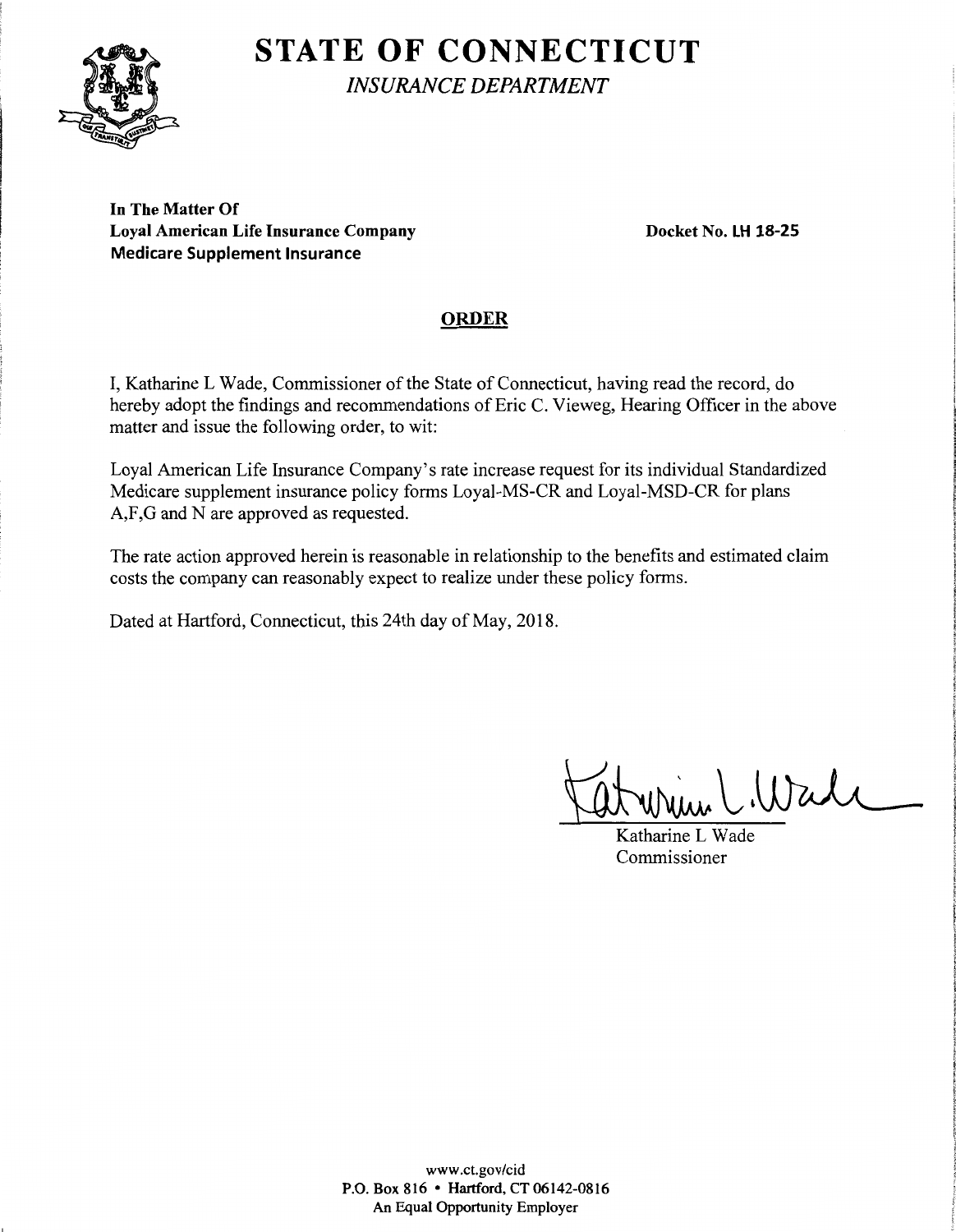

**STATE OF CONNECTICUT** 

*INSURANCE DEPARTMENT* 

| In The Matter Of                      |  |
|---------------------------------------|--|
| Loyal American Life Insurance Company |  |
| <b>Medicare Supplement Insurance</b>  |  |
|                                       |  |

-----------------------------------------------------)(

**Loyal American Life Insurance Company Docket No. LH 18-25** 

### **PROPOSED FINAL DECISION**

### **1. INTRODUCTION**

The Insurance Commissioner of the State of Connecticut is empowered to review rates charged for individual and group Medicare supplement policies sold to any resident of this State who is eligible for Medicare. The source for this regulatory authority is contained in Chapter 700c and Section 38a-495a of the Connecticut General Statutes.

After due notice, a hearing was held at the Insurance Department in Hartford, CT on Wednesday May 9, 2018, to consider whether or not the rate increases requested by Loyal American Life Insurance Company on its Medicare supplement insurance business should be approved.

No members from the general public attended the hearing.

No company representatives from Loyal American Life Insurance Company attended the hearing.

The hearing was conducted in accordance with the requirements of Section 38a-474, Connecticut General Statutes, the Uniform Administrative Procedures Act, Chapter 54 of Section 38a-8-1 et seq. of the Regulations of Connecticut State Agencies.

A Medicare supplement policy is a private health insurance policy sold on an individual or group basis, which provides benefits that are additional to the benefits provided by Medicare. For many years Medicare supplement policies have been highly regulated under both state and federal law to protect the interests of persons eligible for Medicare who depend on these policies to provide additional coverage for the costs of health care.

Effective December 1, 2005, Connecticut amended its program of standardized Medicare supplement policies in accordance with Section 38a-496a of the Connecticut General Statutes, and Sections 38a-495a-1 through 38a-495a-21 ofthe Regulations of Connecticut Agencies. This program, which conforms to federal requirements, provides a "core" package of benefits known as Plan A. Insurers may also offer any one or more of eleven other plans (Plans B through N).

Effective January 1, 2006, in accordance with Section 38a-495c of the Connecticut General Statutes (as amended by Public Act 05-20) premiums for all Medicare supplement policies in the state must use community rating. Rates for Plans A through N must be computed without regard to age, gender, previous claims history or the medical condition of any person covered by a Medicare supplement policy or certificate.

> www.ct.gov/cid P.O. Box 816 • Hartford, CT 06142-0816 An Equal Opportunity Employer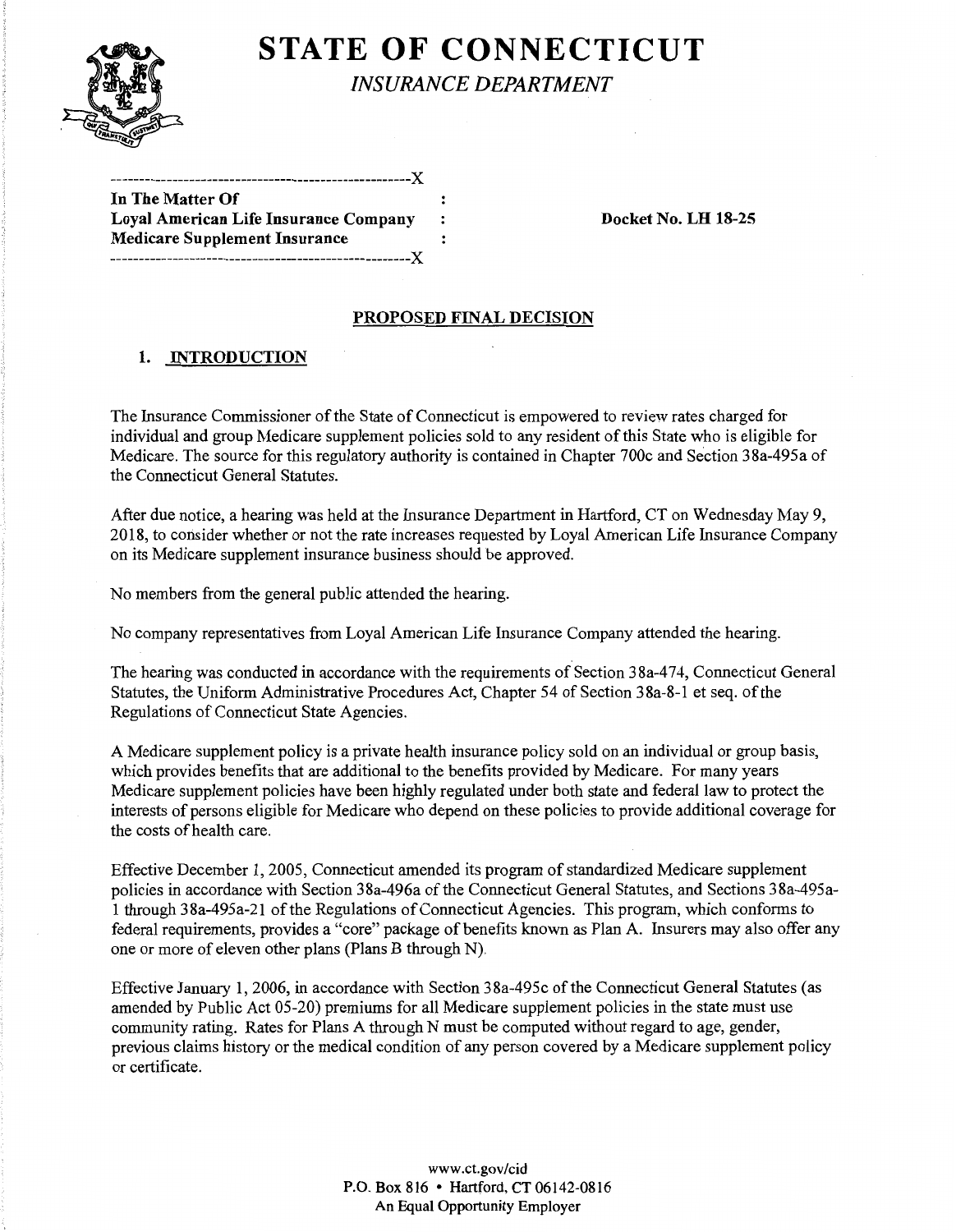The statute provides that coverage under Plans A through N may not be denied on the basis of age, gender, previous claims history or the medical condition of any covered person. Insurers may exclude benefits for losses incurred within six months from the effective date of coverage based on a pre-existing condition.

Effective October 1, 1998, carriers that offer Plan B or Plan C must make these plans as well as Plan A, available to all persons eligible for Medicare by reason of disability.

Insurers must also make the necessary arrangements to receive notice of all claims paid by Medicare for their insureds so that supplement benefits can be computed and paid without requiring insureds to file claim forms for such benefits. This process of direct notice and automatic claims payment is commonly referred to as "piggybacking" or "crossover".

Sections 38a-495 and 38a-522 of the Connecticut General Statutes, and Section 38a-495a-10 of the Regulations of Connecticut Agencies, state that individual and group Medicare supplement policies must have anticipated loss ratios of 65% and 75%, respectively. Under Sections 38a-495-7 and 38a-495a-10 of the Regulations of Connecticut Agencies, filings for rate increases must demonstrate that actual and expected losses in relation to premiums meet these standards, and anticipated loss ratios for the entire future period for which the requested premiums are calculated to provide coverage must be expected to equal or exceed the appropriate loss ratio standard.

Section 38a-473 of the Connecticut General Statutes provides that no insurer may incorporate in its rates for Medicare supplement policies factors for expenses that exceed 150% of the average expense ratio for that insurer's entire written premium for all lines of health insurance for the previous calendar year.

### II. **FINDINGS OF FACT**

After reviewing the exhibits entered into the record of this proceeding, and utilizing the experience, technical competence and specialized knowledge of the Insurance Department, the undersigned makes the following findings of fact:

- 1. Loyal American Life Insurance Company is requesting a 7.0% rate increase on its individual standardized Plans A, F and G and a 3.0% increase on Plan N.
- 2. As of 6/30/17 there were 1,132 policies in-force in Connecticut and 29,369 nationwide.
- 3. The most recent approved rate increase for Plans A and F was 7.5% effective 6/1/2017, for Plan G was3 .1 % effective 6/1/2017 and for Plan N was 1.4%, effective 6/1/2017.
- 4. Loyal American has certified that their expense factor is in compliance with section 38a-4 73, C.G.S.
- 5. Loyal American has conformed to subsection (e) of section 38a-495c, C.G.S. regarding the automatic claims processing requirement.
- 6. The proposed rates are designed to satisfy the Connecticut regulatory loss ratio of 65%.
- 7. Below are the loss ratios for each Plan in Connecticut, for 2016, 2017 (through September) and inception-to-date: